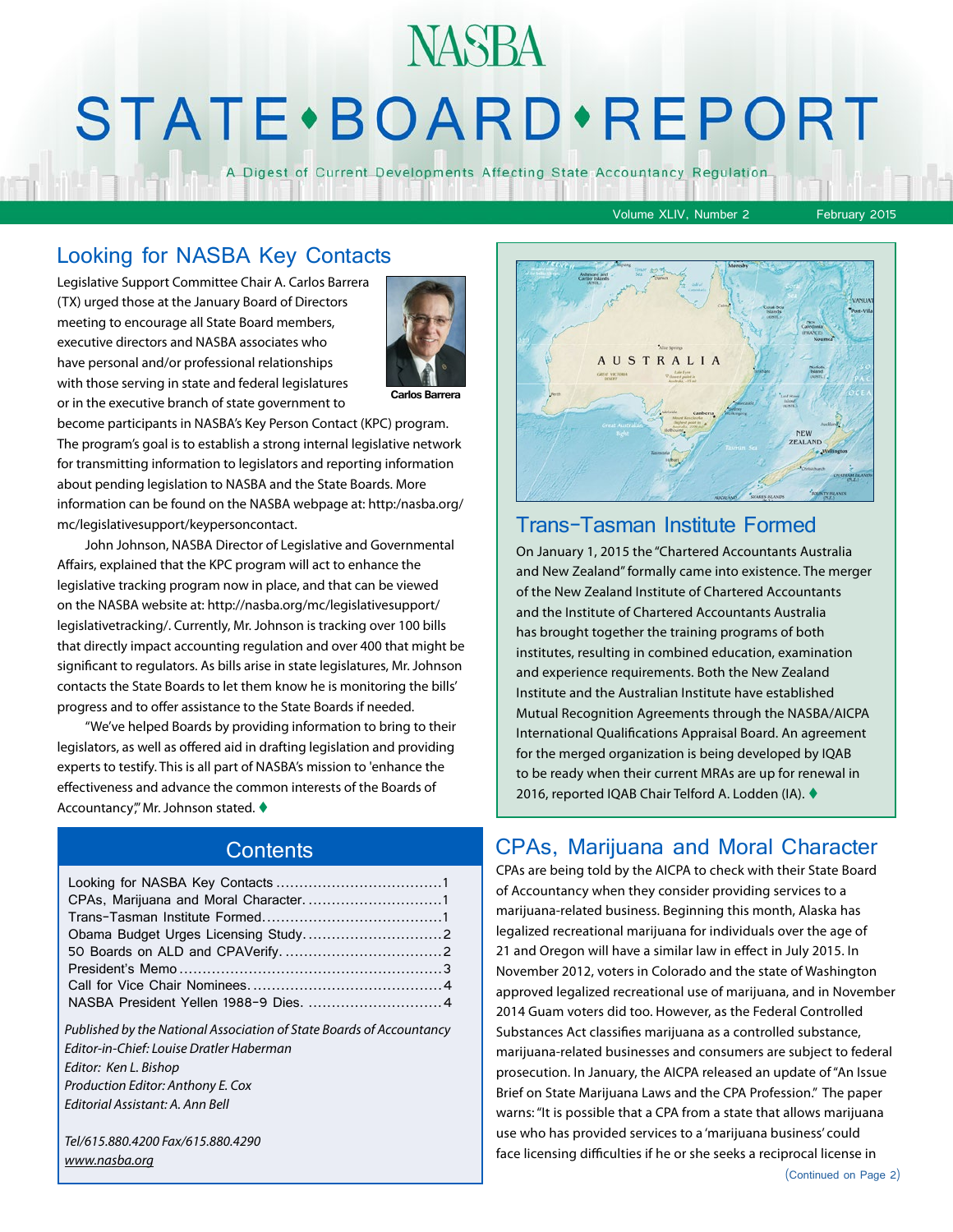#### <span id="page-1-0"></span>Obama Budget Urges Licensing Study

Two areas covered in President Barak Obama's budget released on February 1 have caused a significant number of comments by opponents of professional licensing. President Obama is encouraging states to study "Reducing Unnecessary Occupational Licensing Requirements" and to consider "Spreading the Development and Adoption



**Barak Obama**

of Industry-Validated Credentials." Looking at both of these provisions, which would provide \$15 million for eliminating unnecessary occupational licenses and \$500 million for creating new credential processes, Scott Shackford writes in his "Hit and Run" blog: "Will this lead, in fact, to the creation of new occupational licensing programs to make sure people who want to work in these fields get the necessary credentials promoted by the government?"

The White House's descriptions of the budget provisions state:

**"Reducing Unnecessary Occupational Licensing Requirements.** The Budget seeks to reduce occupational licensing barriers that keep people from doing the jobs they have the skills to do by putting in place unnecessary training and high fees. The Budget proposes a \$15 million increase for grants to States and partnerships of States for the purpose of identifying, exploring, and addressing areas where occupational licensing requirements create an unnecessary barrier to labor market entry or labor mobility and where interstate portability of licenses can support economic growth and

improve economic opportunity, particularly for dislocated workers, transitioning service members, veterans and military spouses.

**"Spreading the Development and Adoption of Industry-Validated Credentials.** The Budget provides \$500 million for Industry Credentialing and Career Pathways Grants, including \$300 million specifically targeted at information technology jobs. These grants would be competitively awarded to create employer-validated credentials, where they do not yet exist, drive additional employer uptake of credentials that do exist, and develop curricula and assessments that lead to the credential. Grants would be awarded to employer collaboratives in partnership with the workforce system, post-secondary institutions such as community colleges, and other innovative education and training providers."

In commenting on how President Obama's proposals might impact Massachusetts, Kelly O'Brien, senior staff writer for Boston.com, pointed to a May 2012 report "License to Work: A National Study of Burdens from Occupational Licensing," by the Institute for Justice. Their study found licensing laws were blocking new workers from entering the professions and they ranked each state as to how "burdensome" its licensing requirements were.

Mr. O'Brien notes that since that report was issued, former Massachusetts Governor Deval Patrick did make some reforms which went into effect in November 2014 and others that will go into effect in May 2015. $\blacklozenge$ 

#### CPAs, Marijuana and Moral Character (Continued From Page 1)

a state where marijuana is illegal. It's not yet clear how State Boards of Accountancy will apply 'good moral character' requirements or impose discipline when it comes to supporting marijuana-related businesses, or if they will take a position at all."

The paper goes on to state: "CPAs who are contemplating providing services to marijuana-related businesses should consider whether a State Board would consider it to be an 'act discreditable' when a CPA provides services to businesses that violate federal drug laws, even in a state that allows those businesses to operate legally."

AICPA notes that since 1996 some states have allowed medical marijuana dispensaries and CPAs have been questioning whether they may provide services for these dispensaries. The AICPA and some State Boards have advised CPAs considering this area to seek the advice of independent legal counsel.

The updated AICPA issue brief observes: "In the states that have passed laws or referendums allowing medicinal or recreational marijuana use, State Boards of Accountancy have not yet provided any guidance for CPAs looking to provide services to businesses that grow/sell marijuana. This dynamic puts CPAs in a gray legal area. They need to satisfy the requirements of their State Boards of Accountancy for 'good moral character' and the 'acts discreditable' requirements in their respective states, while at the same time considering the potential business opportunities."

During the upcoming NASBA State Board Executive Directors Conference (March 24-26), "The Impact of Marijuana Laws" will be discussed in a session with State Society chief executive officers. Speakers will include Colorado Society President and CEO Mary Medly and AICPA Vice President of State Regulation and Legislative Affairs Mat Young.

The Nebraska and Oklahoma Attorneys General on December 18, 2014 asked the U.S. Supreme Court to declare Colorado's legalizing marijuana sales to the general public unconstitutional, because it breaks the supremacy clause that holds federal law trumps state law when a conflict exists between the two. Oklahoma Attorney General Scott Pruitt stated: "The illegal products being distributed in Colorado are being trafficked across state lines, thereby injuring neighboring states like Oklahoma and Nebraska." Nebraska Attorney General Doug Peterson observed, "Federal law has declared marijuana a narcotic, but our current Department of Justice wants to give them a pass." $\blacklozenge$ 

#### 50 Boards on ALD and CPAVerify

The Accountancy Licensee Data Base (ALD) and CPAVerify have both reached the 50-Board mark. Addressing the NASBA Board of Directors on January 23, NASBA President Ken L. Bishop congratulated the Accountancy Boards' and NASBA's staff for working together to create the most comprehensive professional database in the United States, surpassing those of all other licensed professions. The databases not only provide invaluable information to State Boards monitoring interstate practice, but also to corporations, CPA firms and federal agencies who need access to up-to-date CPA records. The most recent addition to the ALD was the New Jersey Board of Accountancy and to CPAVerify was the Minnesota State Board of Accountancy. Through upgrades and overhauls of licensing systems, Boards' staff have actively worked to keep their data feed working smoothly with the ALD and CPAVerify.  $\blacklozenge$ 

ent kött im vinnist kött för att kött in vinnist kött av in vinnist kött i sem i kött af kött innis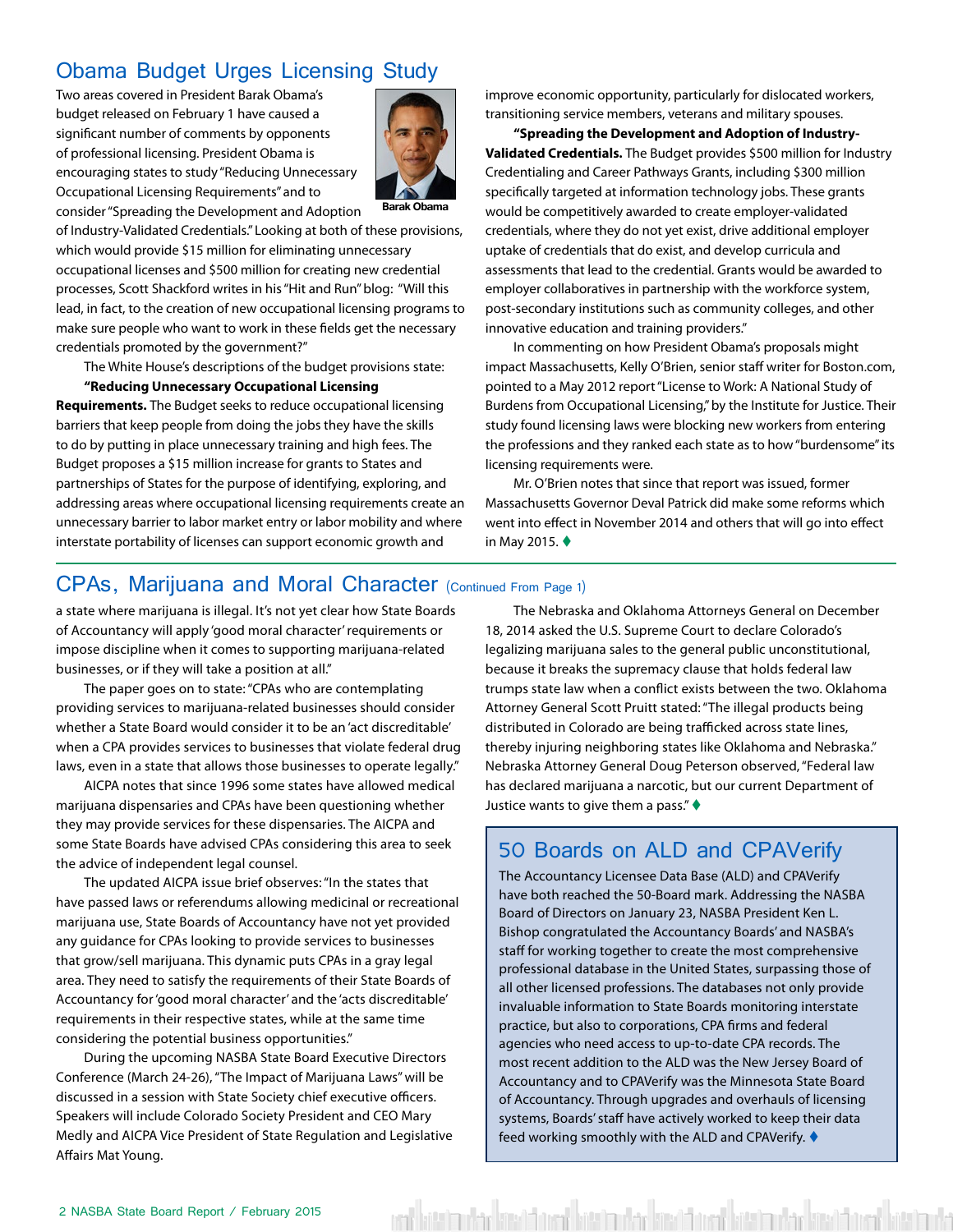# PRESIDENT'S MEMO

## **Balancing the Three-Legged Stool**

About 15 years ago, when I retired from my career in law enforcement and became the director of the Missouri State Board of Accountancy, my predecessor in Missouri, Bill Boston, left me a lengthy letter that outlined his thoughts on the importance of the job. There was a lot of good advice in that letter, but three recommendations stood out for me -- then and now: First, he said to remember that the protection of the public was the reason we exist. Second, he stressed the importance of having a strong and trusting relationship with the State Society. Third, he emphasized the importance of "the three-legged stool" of CPA licensure: education, examination and experience. Bill's advice has served me well.

Today, the three-legged stool looks much different than it did 15 years ago. The Uniform CPA Examination then was a conditioned paper-and-pencil test with first-time pass rates in the teens. The experience requirement was for multiple years including attest work in a CPA firm under the supervision of a licensee, and the education requirement had recently been raised to 150 hours, to increase the overall standards of entry into the accounting profession. While we could have interesting discussions about all three elements of the "stool," this Memo is focused on the education requirement.



**Ken L. Bishop President & CEO**

I remember well the arguments for raising the education bar to 150 hours. It was challenging and controversial for many states, and only in the past few years have all jurisdictions adopted the 150-hour requirement. The myriad of reasons for the increase included: achieving the academic background needed to support a CPA's learning over a career span, enhancing communications and interpersonal skills, and acquiring greater accounting expertise. All were valid then and they are now. NASBA has steadfastly supported the 150 hour requirement and its nexus to public protection.

Recently, we have witnessed dramatic changes in the way post-secondary education has been delivered and measured. Historically, accounting education was delivered in bricks-and-mortar colleges and universities, using strict hour requirements of class time, homework and evaluations. In more recent years, we have seen an increase of on-line education availability. While the method of delivery changed, the requirement of prescribed courses with testing remained fairly constant. However, now a variation of education that drastically changes the traditional format has become apparent.

In the past year, we have seen the advance of "competency-based" education into the sphere of CPA licensure. Educators have been talking about competency-based learning for years, but that has only lately had an impact on what CPA candidates are actually presenting to the Boards of Accountancy. It is too early to say whether that is a good or bad thing, but it is certainly different. Big players, such as the Western Governors University, are attracting thousands of students and are granting accredited degrees to students based on "life experience" that is somehow translated into knowledge, skill and ability. As traditional colleges and universities are threatened by the loss of students (and related dollars), they too are beginning to give college credit for "experience" in order to remain competitive. Again, it is too early to say this is bad, but it sure is different.



A quick comparison of contrasting scenarios, based on real candidates: Traditional Student A has attended college for five years and has his/her transcript evaluated for sitting for the Uniform CPA Examination (and ultimate licensure) and is determined to be missing a mandated business course. Student A is required to return to college for an additional semester to meet the requirement. Student B enrolls in a competency-based college and, based on an assessment of his/her experience, knowledge and skills, is determined to have achieved a "value" of 150 hours, and therefore has met the requirements for sitting for the CPA Examination and for licensure in less than six months total time. Most states have statutes that recognize the degrees and transcripts of colleges accredited by a list of acceptable accrediting bodies. In the comparative scenario described, both colleges were accredited and met the requirements of the applicable state statutes.

NASBA's Chair, Walter C. Davenport (NC), and the NASBA Board of Directors have concluded that this matter needs to be studied and understood. Chair Davenport has appointed an Education Committee, chaired by Dr. Robert Cochran (vice chair of the Virginia Board of Accountancy), which includes an unprecedented eight Ph.D.s

with State Board experience, who will be undertaking the review. We will be sharing our thoughts with AICPA leadership and our State Society Relations Committee, and will be reporting back to our State Boards, including presentations at our Regional Meetings. NASBA will also be meeting with accepted accrediting bodies to understand how they are monitoring and/or reacting, and we will also fund research into this matter.

Again **caution**! We have not yet determined, nor are we implying, that the changes in education are necessarily bad. Remembering that the protection of the public is our primary reason for existing, and "the three-legged stool" is a critical element of that undertaking, we are being prudent to make sure it does not become lopsided and topple.

*Semper ad meliora (Always toward better things).*

Jen L. Bohop

*— Ken L. Bishop President & CEO*

shumberida dimatit barish shikumbatida dimatit kata dan barish da barish da da da barish da barish da barish d